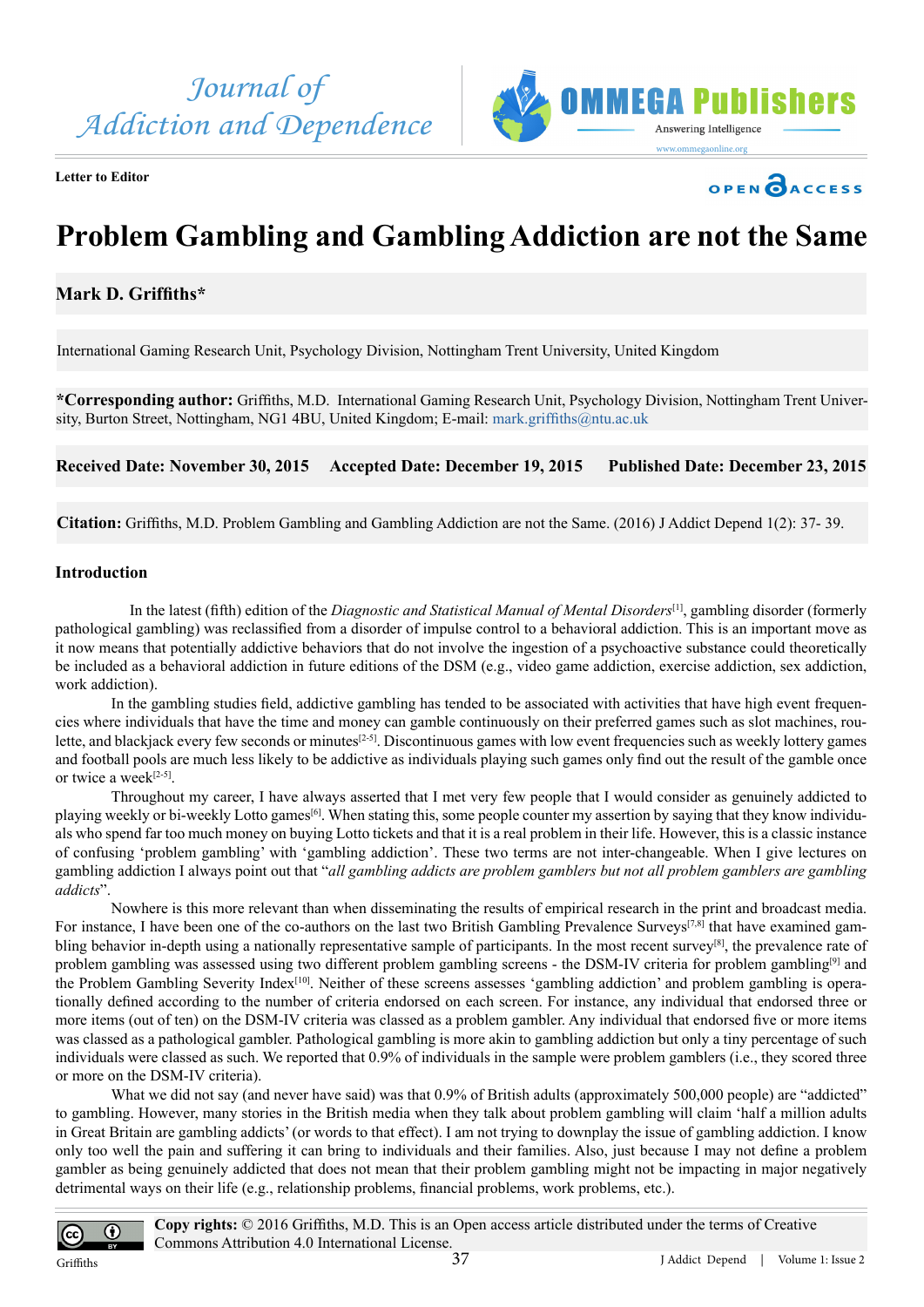

However, returning to the issue of being "addicted" to weekly or bi-weekly Lotto games, I have always stated in papers on both addiction<sup>[11]</sup> and (more specifically) gambling addiction<sup>[3,4,12]</sup>, that addictions rely on constant rewards. A person cannot be genuinely addicted unless they are receiving constant rewards (i.e., their behavior being reinforced). Playing a Lotto game in which the result of the gamble is only given once or twice a week is not something that can provide constant rewards. A person can only be rewarded (i.e., reinforced) once or twice a week. As noted above, Lotto games are discontinuous and have a very low event frequency. Continuous gambling activities (like the playing of a slot machine) have very high event frequencies (e.g., a typical slot machine in the UK has an event frequency of 10-12 times a minute).

That does not mean individuals cannot spend too much money buying lottery tickets. Buying ticket after ticket can indeed lead people to have a gambling problem with Lotto. However, I know of no addiction criterion that relates to the amount of money spent engaging in an activity. Obviously the lack of money can lead to some signs of problematic and/or addictive behavior (such as committing criminal activity in order to get money to gamble if the individual does not have enough disposable income), but this is a consequence of the behavior not a criterion in itself. In most of the behavioral addictions that I carry out research into (e.g., exercise addiction, sex addiction, video game addiction,  $etc<sup>[11]</sup>$ , there is little money spent but some of these behaviors for a small minority of people appear to be genuine addictions.

One of the reasons I felt the need to write this editorial was a press release from the Salvation Army in New Zealand<sup>[13]</sup>. The story said that for some people, playing Lotto was an addictive activity:

"*The Salvation Army Problem Gambling service is seeing an increase in the number of clients for whom Lotto products has become a problem for them and their families. 'When it becomes an addiction, gambling creates havoc in people's lives', says Commissioner Alistair Herring, National Director of Addiction Services. 'The gambling of some of our clients has led to criminal offending, domestic violence, loss of the family home, and most commonly children going without food and other basic needs. Regrettably, some people are unable to buy a simple product like a Lotto ticket without it leading to harm for themselves and others. A Lotto ticket can seem harmless but once their purchase becomes an addiction the results can be devastating'…In the past year, The Salvation Army problem gambling programme assisted over 1400 clients most of whom used Lotto. Fifty-seven clients said Lotto was the most significant aspect of their gambling problem. 'This sort of sales promotion without fully understanding the damage the product can have on an individual and their family is irresponsible. New Zealand is moving toward food labelling that identifies additives dangerous to health. Yet Lotto tickets are sold without any warning that they can lead to health dangers through addiction'. One of the results of Lotteries Commission activity is that Countdown supermarkets recently started selling Lotto tickets at the checkout*".

Many reading this editorial may think I am being pedantic but while I do not doubt that buying too many Lotto tickets can be problematic if the person buying them simply cannot afford it, the resulting behavior is 'problem gambling' not 'gambling addiction'. In relation to my own criteria for addiction that include salience, mood modification, tolerance, withdrawal, conflict and relapse [11], the only way someone could be addicted to Lotto was if they were actually addicted to the buying of the tickets rather than the outcome of the gamble itself. This is not as unlikely as it sounds because some of our research studies have shown that a small proportion of adolescents (aged 11 to 15 years) may be addicted to both playing Lotto games and scratchcardgames<sup>[14,15]</sup>.

While it is theoretically possible for adolescents to be addicted to lottery scratchcards (as they can play continuously if they have the time, money, and opportunity), we found it strange that adolescents should have 'addiction' problems with Lotto. However, in a follow-up study utilizing qualitative focus groups[16], some adolescents reported that they actually got a 'buzz' from the buying of Lotto tickets and scratch cards because it was an illegal activity for them (i.e., only those aged 16 years or older can play lottery games in the UK so the buying of tickets below this age is a criminal offence). Basically, there was a very small minority of kids that were hooked on the illegality of buying lottery tickets rather than the gambling itself.

More recently, I argued that game type is actually irrelevant in the development of gambling problems and gambling addiction and that it is the game's structural characteristics (rather than the game itself) that are most relevant. To demonstrate this, the following two examples demonstrate that structural characteristics (rather than the game type itself) are critical in the acquisition, development and maintenance of problem and pathological gambling for those who are vulnerable and/or susceptible<sup>[2]</sup>. For instance, a 'safe' slot machine could be designed in which it would be highly unlikely that an individual would ever develop a gambling problem. The simplest way to do this would be to ensure that whoever was playing the slot machine could not press the 'play button' or pull the lever more than once a week. An enforced structural characteristic of an event frequency of once a week would almost guarantee that players could not develop a gambling problem or gambling addiction. Alternatively, a problematic form of lottery game could be designed where instead of the draw taking place weekly or bi-weekly, it would be designed to take place once every few minutes. Such an example is not hypothetical and resembles lottery games that already exist in a number of jurisdictions in the form of rapid-draw lottery games like keno<sup>[2]</sup>.

Although many people (including those that work in both academia and the media) may still use the terms 'problem gambling' and 'gambling addiction' interchangeably, hopefully I have demonstrated here that there is a need to think of these terms as lying along a continuum in which 'gambling addiction' is at the extreme end of the scale and that 'problem gambling' (while still of major concern) does not necessarily lead to problems in every area of an individual's life.

## **References**

[1. American Psychiat Associat Diagnostic and Statistical Manual of](http://dhss.delaware.gov/dsamh/files/si2013_dsm5foraddictionsmhandcriminaljustice.pdf) Mental Disorders ( $5<sup>th</sup>$  edition) (DSM-5). (2013).

[2. Griffiths, M.D., Auer, M. The irrelevancy of game-type in the ac](http://www.ncbi.nlm.nih.gov/pmc/articles/PMC3547280/)[quisition, development and maintenance of problem gambling. \(2012\)](http://www.ncbi.nlm.nih.gov/pmc/articles/PMC3547280/) [Front Psychol 3: 621.](http://www.ncbi.nlm.nih.gov/pmc/articles/PMC3547280/)

[3. Parke, J., Griffiths, M.D. The psychology of the fruit machine: The](http://link.springer.com/article/10.1007%2Fs11469-006-9014-z#/page-1) [role of structural characteristics \(revisited\). \(2006\) Int J Ment Health](http://link.springer.com/article/10.1007%2Fs11469-006-9014-z#/page-1) [Addict 4: 151-179.](http://link.springer.com/article/10.1007%2Fs11469-006-9014-z#/page-1)